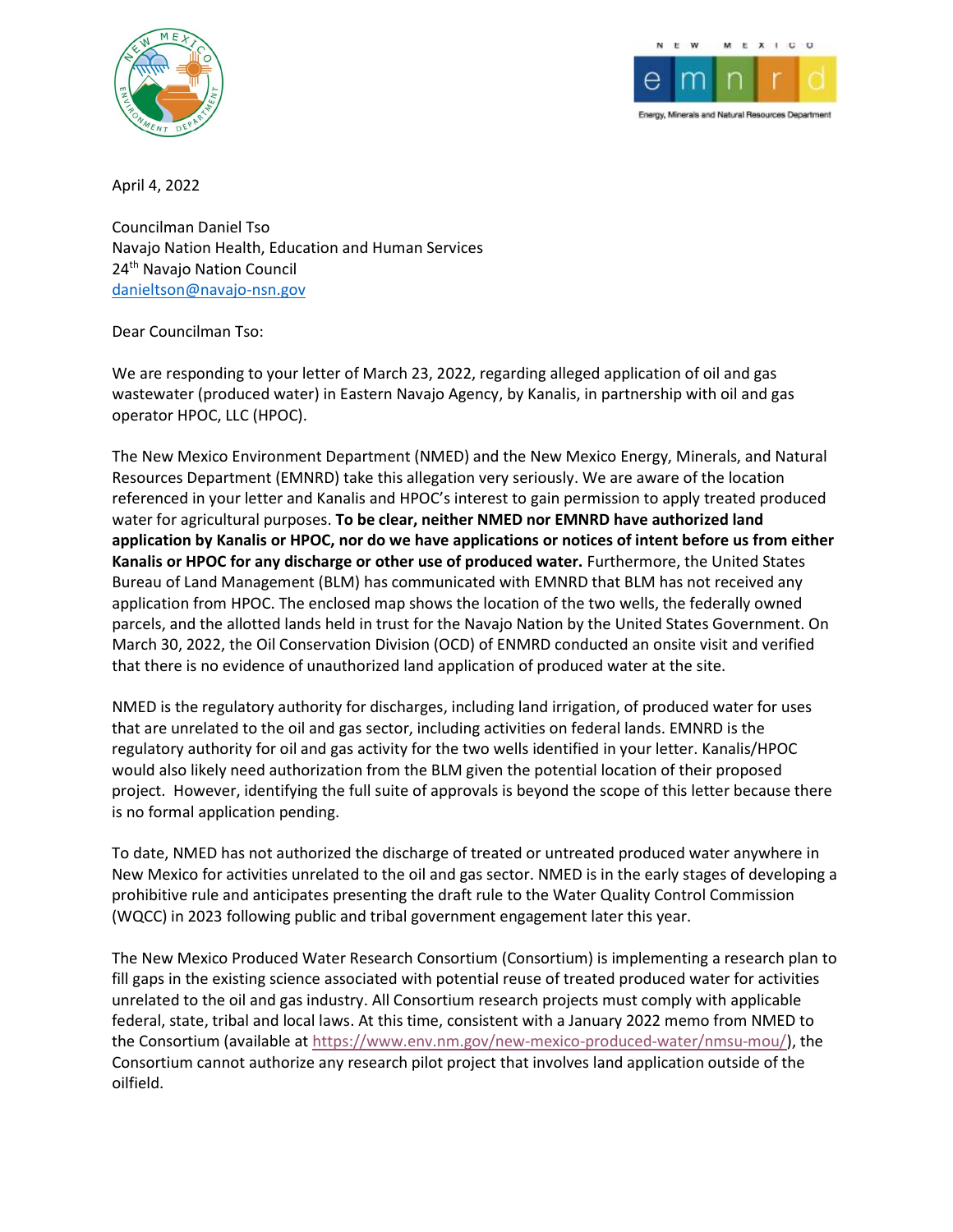Recently, in conjunction with our investigation into the allegations in your letter, NMED and OCD reinforced our message to HPOC and Kanalis, as well as the Consortium, that HPOC and Kanalis must obtain all requisite permissions and approvals before proceeding with such a pilot project. Furthermore, consistent with the State and Tribal Collaboration Act, NMED and OCD will consult with Navajo Nation leadership before making any regulatory decision that may affect the Navajo Nation associated with future applications from these or other companies seeking authorization to land apply treated produced water on lands adjacent to Navajo Nation lands.

Please be in touch if you have further questions or to share any evidence of past or active land application of treated or untreated produced water on or near Navajo Nation lands. You can reach Acting Director John Rhoderick at john.rhoderick@state.nm.us or (505) 819-8284 and Director Sandoval at Adrienne.sandoval@state.nm.us or (505) 231-3316.

Sincerely,

John Rhoderick Rhoderick Date: 2022.04.04 17:09:46 -06'00'

John Rhoderick, Acting Director **Adrienne Sandoval, Director** Water Protection Division **Conservation Division** Oil Conservation Division

New Mexico Environment Department **Energy, Minerals and Natural Resources Department** 

cc:

Secretary Sarah Cottrell Propst New Mexico Energy, Minerals and Natural Resources Department

Deputy Secretary and Tribal Liaison Todd Leahy New Mexico Energy, Minerals and Natural Resources Department

Deputy Secretary Rebecca Roose New Mexico Environment Department

Tribal Liaison Kathryn S. Becker New Mexico Environment Department

Executive Director Valinda Shirley Navajo Nation EPA

Director Tracy Stone-Manning Bureau of Land Management, Washington D.C.

Deputy Director of Policy and Programs Nada Culver Bureau of Land Management, Washington D.C.

Acting Director Dave Mankiewicz Bureau of Land Management, Farmington Field Office

Acting District Manager Mark Matthews Bureau of Land Management, Albuquerque District Office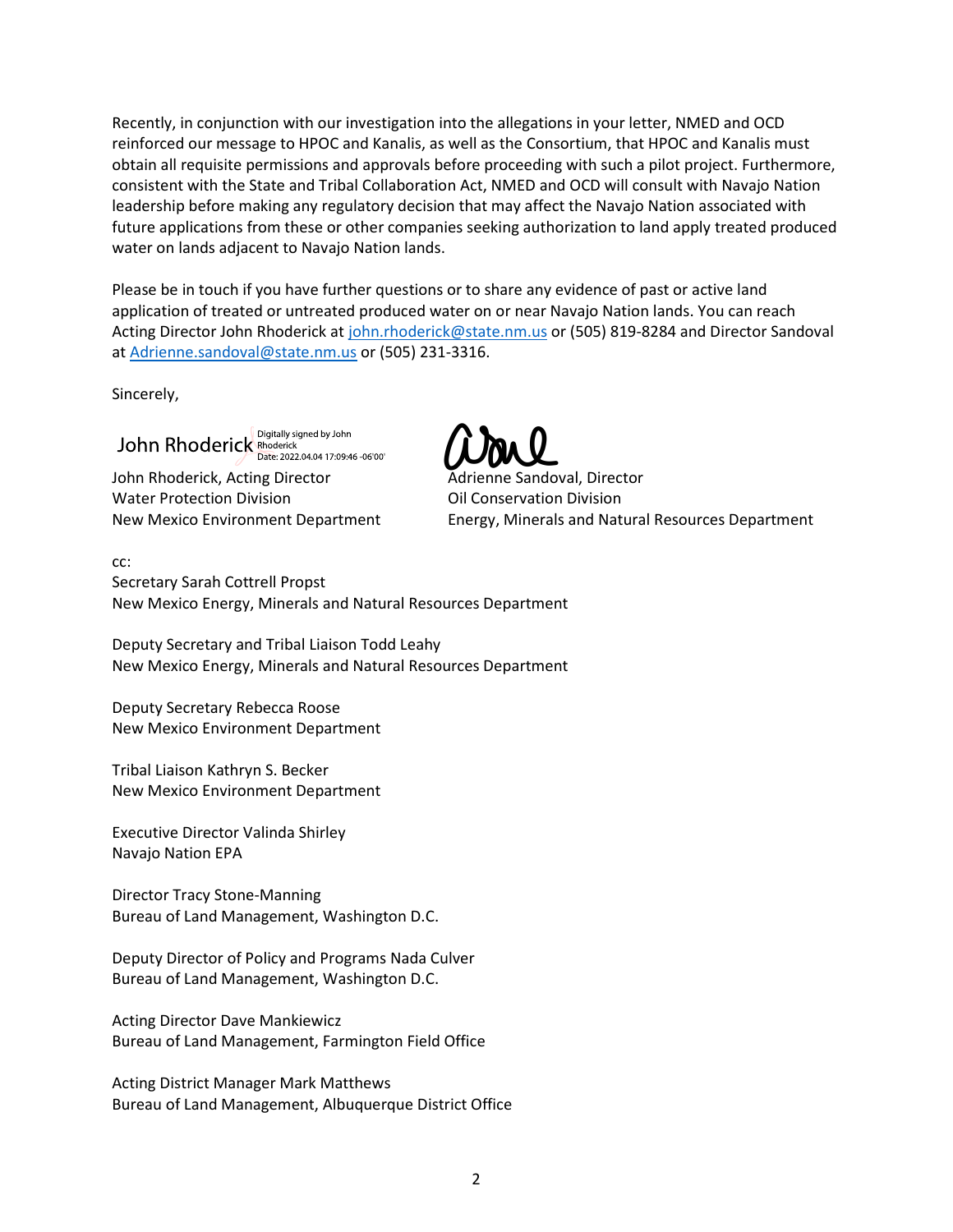Field Manager Kymm Gresset Bureau of Land Management, Rio Puerco Field Office

Program Director Mike Hightower New Mexico Produced Water Research Consortium